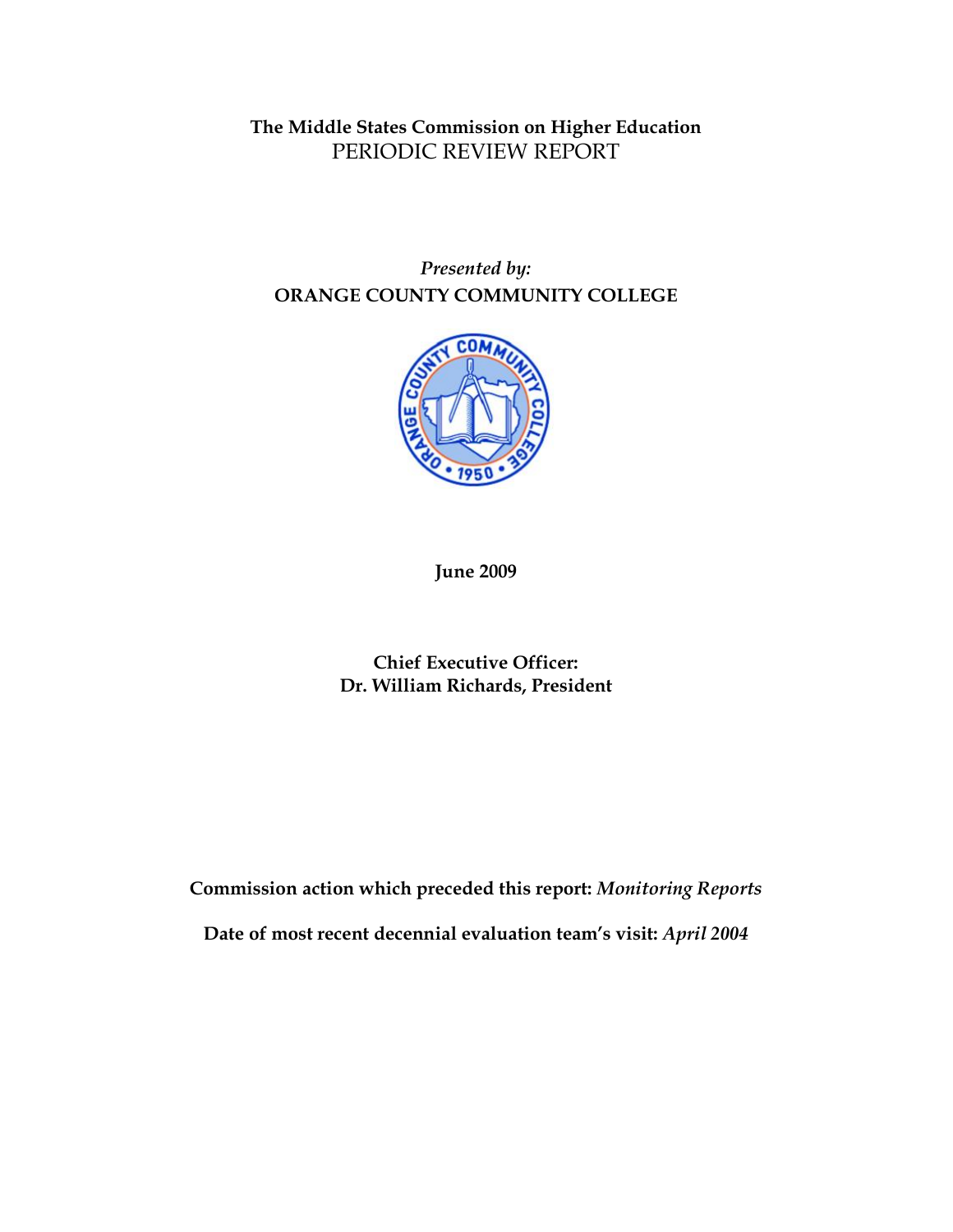#### **Orange County Community College Periodic Review Report**

## *Table of Contents*

| Vision, Mission & Values                  |                                                     | 3              |
|-------------------------------------------|-----------------------------------------------------|----------------|
| List of Appendices                        |                                                     | $\overline{4}$ |
| List of Required Attachments              |                                                     | 5              |
| List of Tables & Figures                  |                                                     | 6              |
| List of Hyperlinks                        |                                                     | 7              |
| <b>Certification Statement</b>            |                                                     | 9              |
| Periodic Review Report Steering Committee |                                                     | 10             |
| Chapter One:                              | <b>Executive Summary</b>                            | 11             |
| Chapter Two:                              | Institutional Response to Recommendations           | 16             |
| <b>Chapter Three:</b>                     | Challenges & Opportunities                          | 47             |
| Chapter Four:                             | Enrollment & Finance Trends & Projections           | 55             |
| <b>Chapter Five:</b>                      | Assessment Processes & Plans                        | 64             |
| Chapter Six:                              | Linked Institutional Planning & Budgeting Processes | 73             |
| Appendices                                |                                                     | 79             |
| <b>Required Attachments</b>               |                                                     | 109            |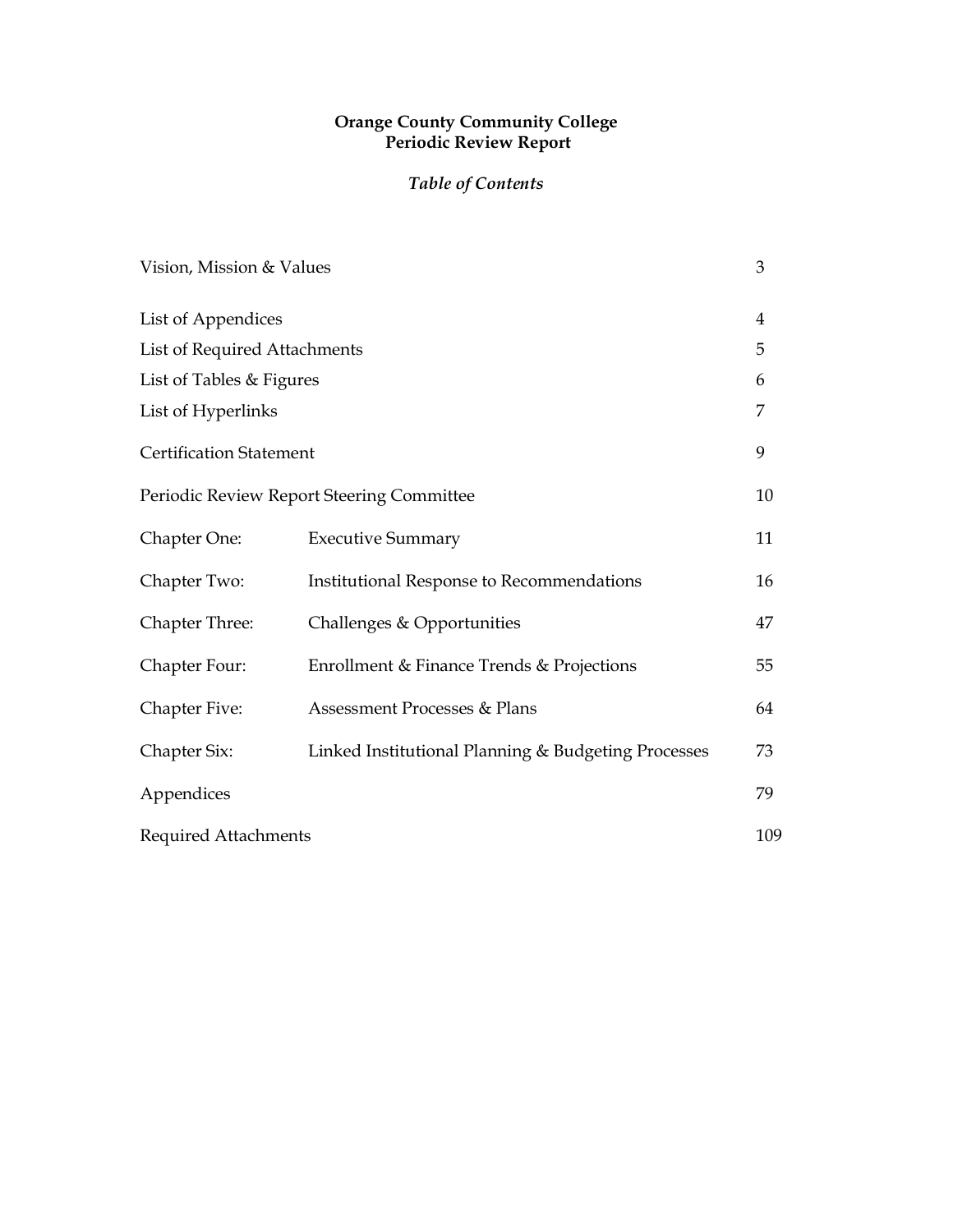#### **Orange County Community College** *Vision, Mission and Values*

#### *Vision*

We will be the best college in the SUNY System, the College of choice for all Orange County citizens. We welcome all as individuals, ensure academic and intellectual challenge, and mentor all in a caring, supportive environment. Students will remember the College as one of their most richly rewarding experiences, the compass that guides their continued development. We consistently renew our promise to be a most rigorous and caring academic institution, to provide visionary leadership, and to create a symphony of opportunity for personal and professional growth. We aspire to be the most efficient in shepherding public resources and to be a strategic force in enhancing the quality of life in Orange County and beyond.

#### *Mission*

We are a community of learners dedicated to reaching out to all citizens of Orange County to enrich their lives through the highest-quality education possible. Intellectual rigor, personal commitment and enhanced citizenship distinguish a SUNY Orange education which will enhance students' economic opportunities, deepen their appreciation of culture and of their place in history while broadening their sense of responsibility in a democratic society.

#### *Values*

As community college educators our professional lives are informed by shared values of mutual respect, integrity in the rigorous and honest pursuit of academic inquiry, and a commitment to the highest standards of excellence in all we do. We further value a spirited dedication to service, a celebration of culturally rich campus environs, and the gathering to our community of the most varied mixture of maturity, ethnicity, and patterns of thought, language and spirituality. Our sense of ethical and democratic responsibility bonds us to one another. All those who come here will experience at SUNY Orange a sense of belonging to a special community of learners and will speak with pride of our openness and inspiration in the creation of the strongest sense of local and global community.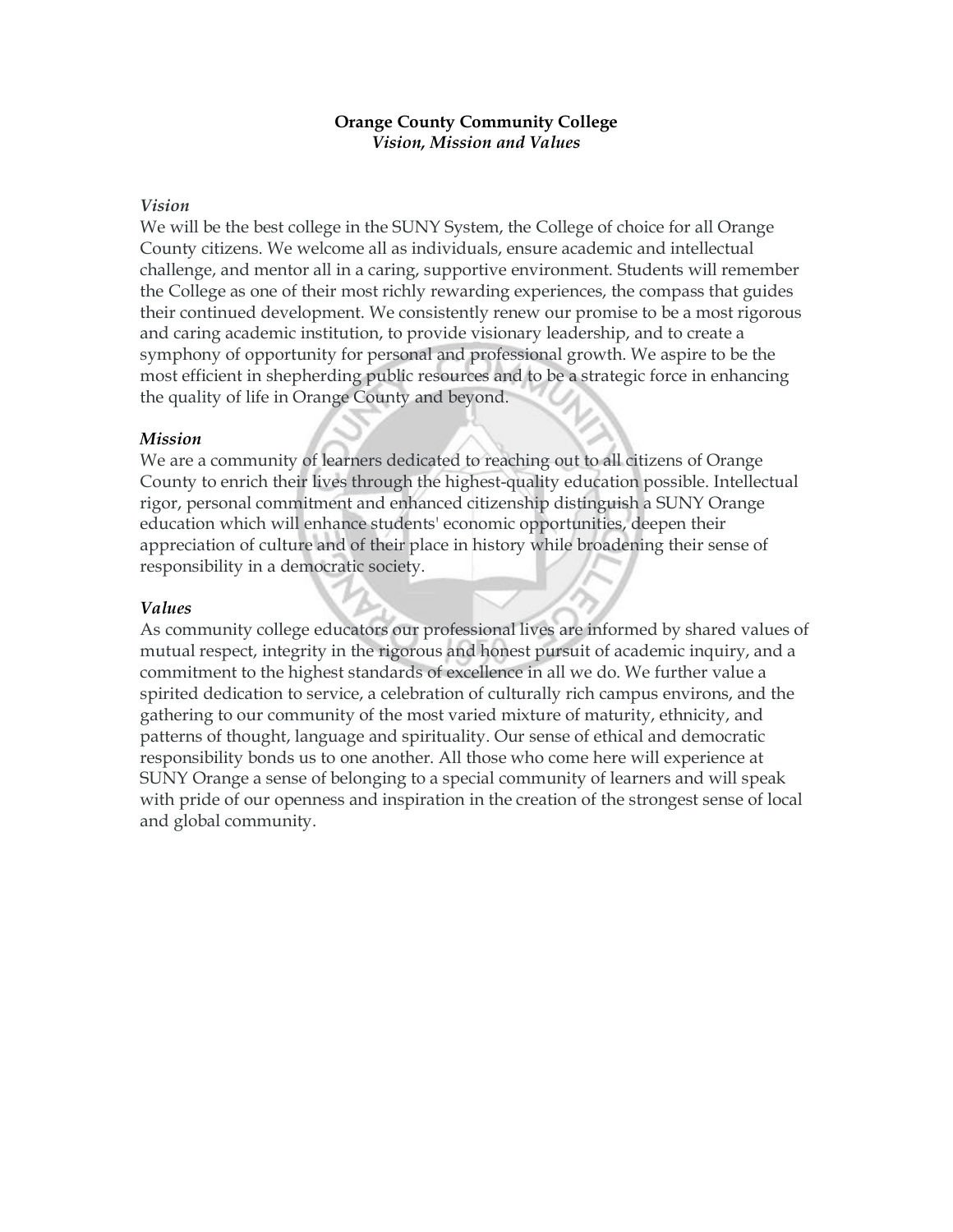# *List of Appendices*

| Appendix A: | Orange County Community College Acronyms<br>80                                                             |                |
|-------------|------------------------------------------------------------------------------------------------------------|----------------|
| Appendix B: | IT Master Plan Project Status Update: 2007-2008                                                            |                |
| Appendix C: | Online Planning & Prioritization System (PIP):<br>Initiative Summary                                       | 82             |
| Appendix D: | Online Planning & Prioritization System (PIP):<br>Initiative Needs & Costs                                 | 83             |
| Appendix E: | Core Areas & Indicators of Institutional Effectiveness &<br><b>Supporting Data</b>                         | 84             |
| Appendix F: | Orange County Community College: Catalog Excerpt                                                           | 85             |
| Appendix G: | <b>Student Feedback Form</b>                                                                               | 87             |
| Appendix H: | Course Evaluation Summary: Draft                                                                           | 89             |
| Appendix I: | Assessment Schedules:<br>Business, Math, Science & Technology<br>Liberal Arts<br><b>Health Professions</b> | 90<br>91<br>92 |
| Appendix J: | General Education: Assessment Schedule                                                                     | 93             |
| Appendix K: | <b>Information Management Assessment Rubric</b>                                                            | 94             |
| Appendix L: | Assessment of Student Learning Outcomes in<br>General Education: Summary Report                            | 95             |
| Appendix M: | <b>SUNY General Education Triennial Report</b>                                                             | 96             |
| Appendix N: | <b>Enrollment Activity Report: Fall 2008</b>                                                               | 99             |
| Appendix O: | Assessment Plans, Methods and Use of Findings:<br><b>Survey Results</b>                                    | 100            |
| Appendix P: | <b>Program Accreditation Summary</b>                                                                       | 101            |
| Appendix Q: | Assessment Plans, Methods and Use of Findings:<br>Highlights                                               | 102            |
| Appendix R: | Assessment of Student Learning Outcomes in the Major:<br>Summary Report                                    | 106            |
| Appendix S: | Institutional Planning and Assessment Schedule: Draft                                                      | 108            |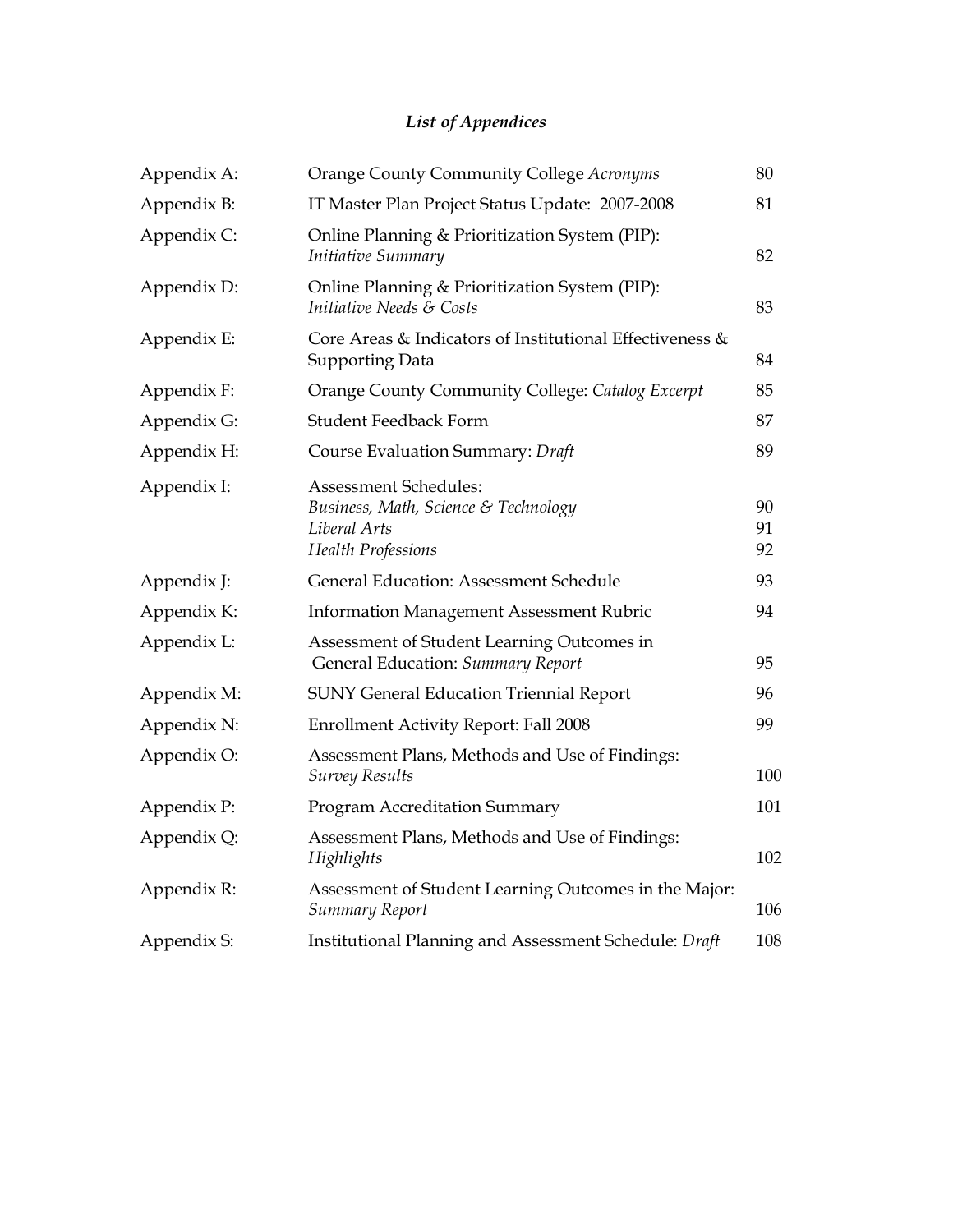## *List of Required Attachments*

| <b>Certification Statement</b>                                                                                                         |                                                                                                                                                                                  |                                                                | 9                                                              |  |
|----------------------------------------------------------------------------------------------------------------------------------------|----------------------------------------------------------------------------------------------------------------------------------------------------------------------------------|----------------------------------------------------------------|----------------------------------------------------------------|--|
| www.sunyorange.edu/catalog/current.shtml                                                                                               | URL Address for Orange County Community College's Catalog (Spring 2009)                                                                                                          |                                                                |                                                                |  |
| Attachment I:                                                                                                                          | Orange County Community College Financial Plan                                                                                                                                   |                                                                | 110                                                            |  |
| Attachment II:                                                                                                                         | Five Year Projected Enrollment                                                                                                                                                   |                                                                | 111                                                            |  |
| Attachment III:                                                                                                                        | Enrollment Fall 2005 - Fall 2008                                                                                                                                                 |                                                                | 112                                                            |  |
| Attachment IV:<br><b>Institutional Profile - Previous Years</b>                                                                        | Institutional Profile 2008-2009                                                                                                                                                  | Available upon request                                         | 113                                                            |  |
| <b>IPEDS</b> Financial Information FY 2006<br><b>IPEDS</b> Financial Information FY 2007<br><b>IPEDS</b> Financial Information FY 2008 |                                                                                                                                                                                  |                                                                | Hardcopy Submitted<br>Hardcopy Submitted<br>Hardcopy Submitted |  |
|                                                                                                                                        | Audited Financial Statements & Management Letter FY 2006<br>Audited Financial Statements & Management Letter FY 2007<br>Audited Financial Statements & Management Letter FY 2008 | Hardcopy Submitted<br>Hardcopy Submitted<br>Hardcopy Submitted |                                                                |  |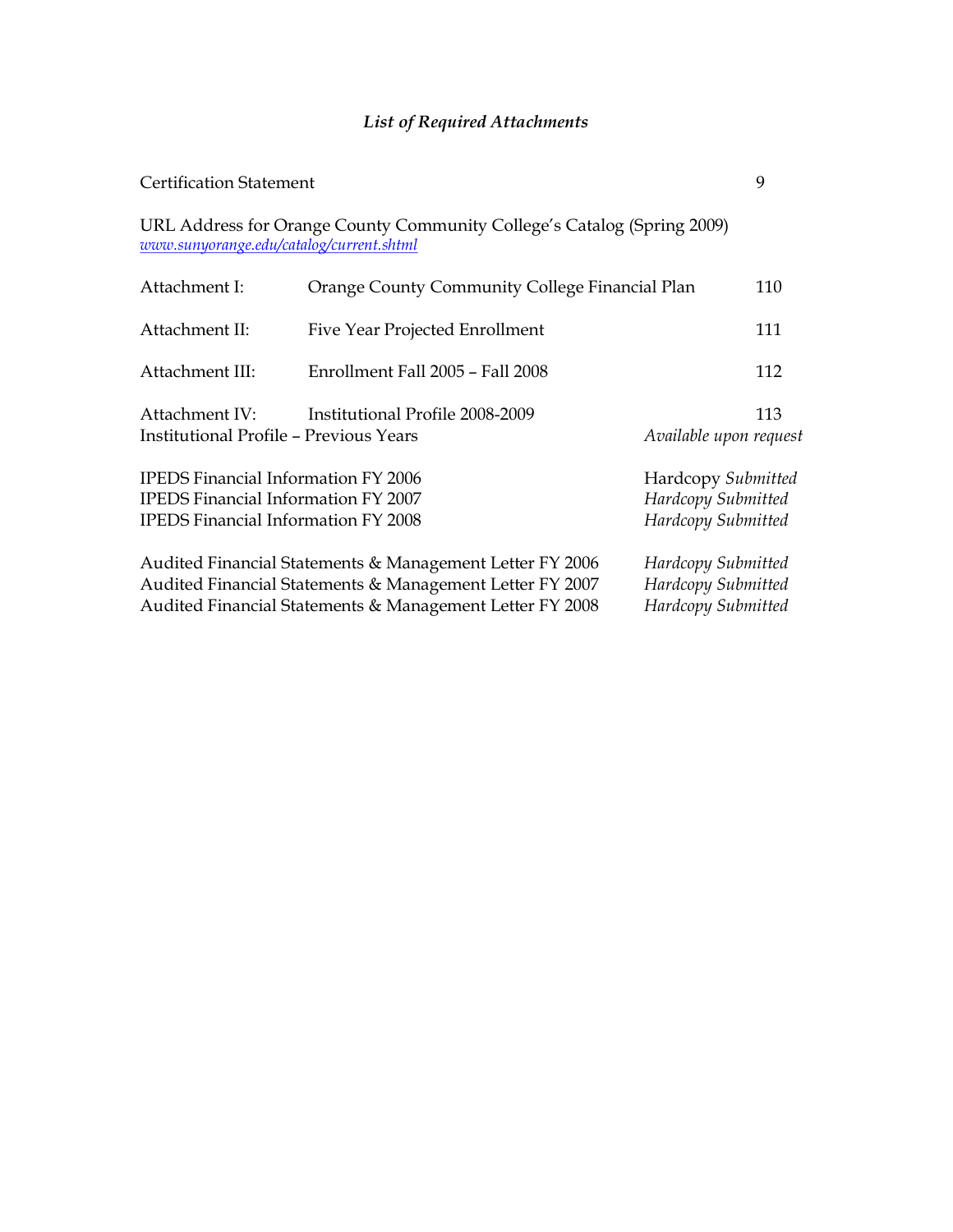## *List of Tables & Figures*

| Table 1:  | Five Year Projected & Official Enrollment & FTE                                | 58 |
|-----------|--------------------------------------------------------------------------------|----|
| Table 2:  | Core Areas & Indicators of Institutional<br>Effectiveness & Supporting Data    | 70 |
| Table 3:  | Planning & Initiative Prioritization Cycle: AY 2010 - 2011                     | 75 |
| Table 4:  | Planning, Budgeting & Assessment Activities:<br>FY 2010 & AY 2010 - 2011       | 76 |
| Figure 1: | Total Headcount Fall 2004 - Fall 2008                                          | 59 |
| Figure 2: | Full-Time & Part-Time Headcount Fall 2004 - Fall 2008                          | 60 |
| Figure 3: | Total Credit Hours Fall 2004 - Fall 2008                                       | 60 |
| Figure 4: | Annual FTE Fall 2004 - Fall 2008                                               | 61 |
| Figure 5: | Headcount by Race/Ethnicity Fall 2004 - Fall 2008                              | 61 |
| Figure 6: | Headcount by Student Type Fall 2004 - Fall 2008                                | 62 |
| Figure 7: | Community College in the High School:<br>Total Headcount Fall 2004 - Fall 2008 | 62 |
| Figure 8: | Cycle of Institutional Effectiveness                                           | 69 |
| Figure 9: | Relationship of College Master Plans                                           | 73 |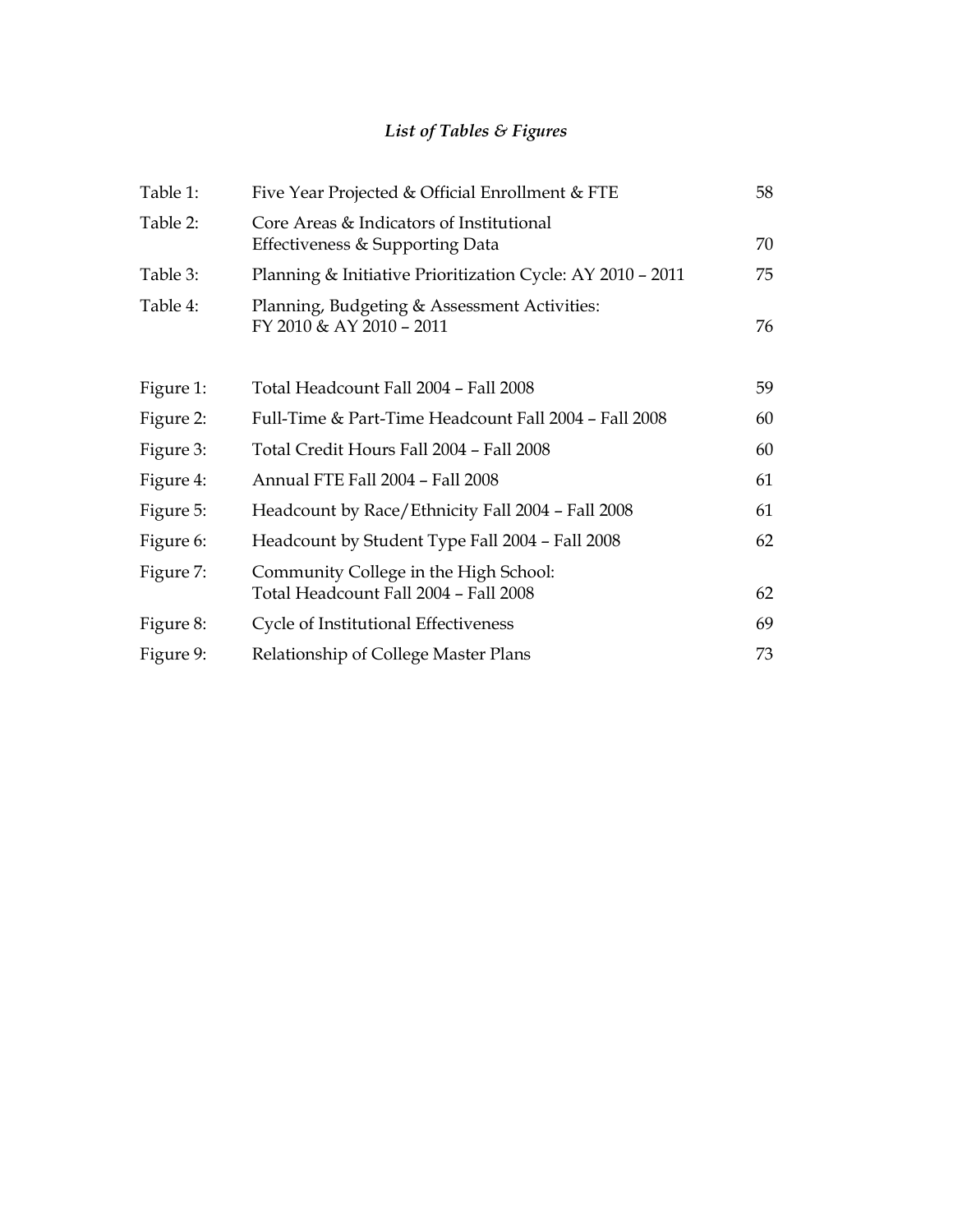### *List of Hyperlinks*

Online resources are provided throughout the Periodic Review Report in order to assist the reviewers in obtaining current College information.

Orange County Community College Catalog, *www.sunyorange.edu/catalog/current.shtml* Strategic Plan 2005-2010, *www.sunyorange.edu/vision/docs/strategic\_plan\_2005-2010.pdf* Strategic Plan Progress & Future Directions, *www.sunyorange.edu/middlestates/monitoring.shtml* Academic Master Plan, *www.sunyorange.edu/academic\_af airs/docs/amp.pdf* Annual Progress Reports, *www.sunyorange.edu/academic\_af airs/annualreports.shtml* Facilities Master Plan, *Plan is not available electronically; hardcopy of plan is available upon request* Emergency Management Plan, *www.sunyorange.edu/safety/docs/EmergencyManagementPlan\_March2008.pdf* IT Master Plan, www.sunyorange.edu/its/docs/SUNYOrange-ITMasterPlan-v1.2.pdf ITS Survey Results, *www.sunyorange.edu/its/masterplan/surveys.shtml* IT Master Plan Reports & Updates, *www.sunyorange.edu/its/masterplan/reports.shtml* Cabinet Membership List & Meeting Schedule, *www.sunyorange.edu/president/index.shtml* Student Development Review Report, *www.sunyorange.edu/middlestates/docs/student\_development\_report\_complete.pdf* Organizational Charts, *www.sunyorange.edu/vpa/orgcharts.shtml* CTL – Focus Group Summary, *www.sunyorange.edu/ctl/docs/SummaryofCTLFocusGroups.pdf* CTL – Faculty & Staff Professional Development Needs Survey Results, *www.sunyorange.edu/ctl/docs/FSPDNASresults.pdf* College Policy Manual & Conflict of Interest Statement, *www.sunyorange.edu/vpa/policy.shtml* Middle States Integrity Committee Recommendations, *www.sunyorange.edu/middlestates/docs/integrity\_subcommittee\_rep.pdf* "Cluster" Brochures, *Brochures not available electronically; available by request* Student Feedback Form, *www.sunyorange.edu/ir/courseeval/docs/Student\_Feedback\_Form.pdf* Online Course Evaluation webpage, *www.sunyorange.edu/ir/courseeval/index.shtml* College's Diversity webpage, *www.sunyorange.edu/diversity/index.shtml* Institutional Diversity Initiative, *www.sunyorange.edu/diversity/initiative.shtml* Global Initiatives – *Latin America, www.sunyorange.edu/gi/gi2007.shtml* Faculty Handbook, *www.sunyorange.edu/academic\_affairs/docs/FacHBFinal.pdf* Program Review Schedule, *www.sunyorange.edu/assessmentapa/schedule.shtml* General Education Assessment Information, *www.sunyorange.edu/assessmentgea/index.shtml* General Education Assessment Schedule, *www.sunyorange.edu/assessmentgea/schedule.shtml* Assessment of SLO in General Education - Summary Report, *www.sunyorange.edu/assessmentgea/docs/GESUMREPORTTemplate.doc*

Overview of Policies & Procedures for Developmental Education, *www.sunyorange.edu/las/dev\_policies.shtml*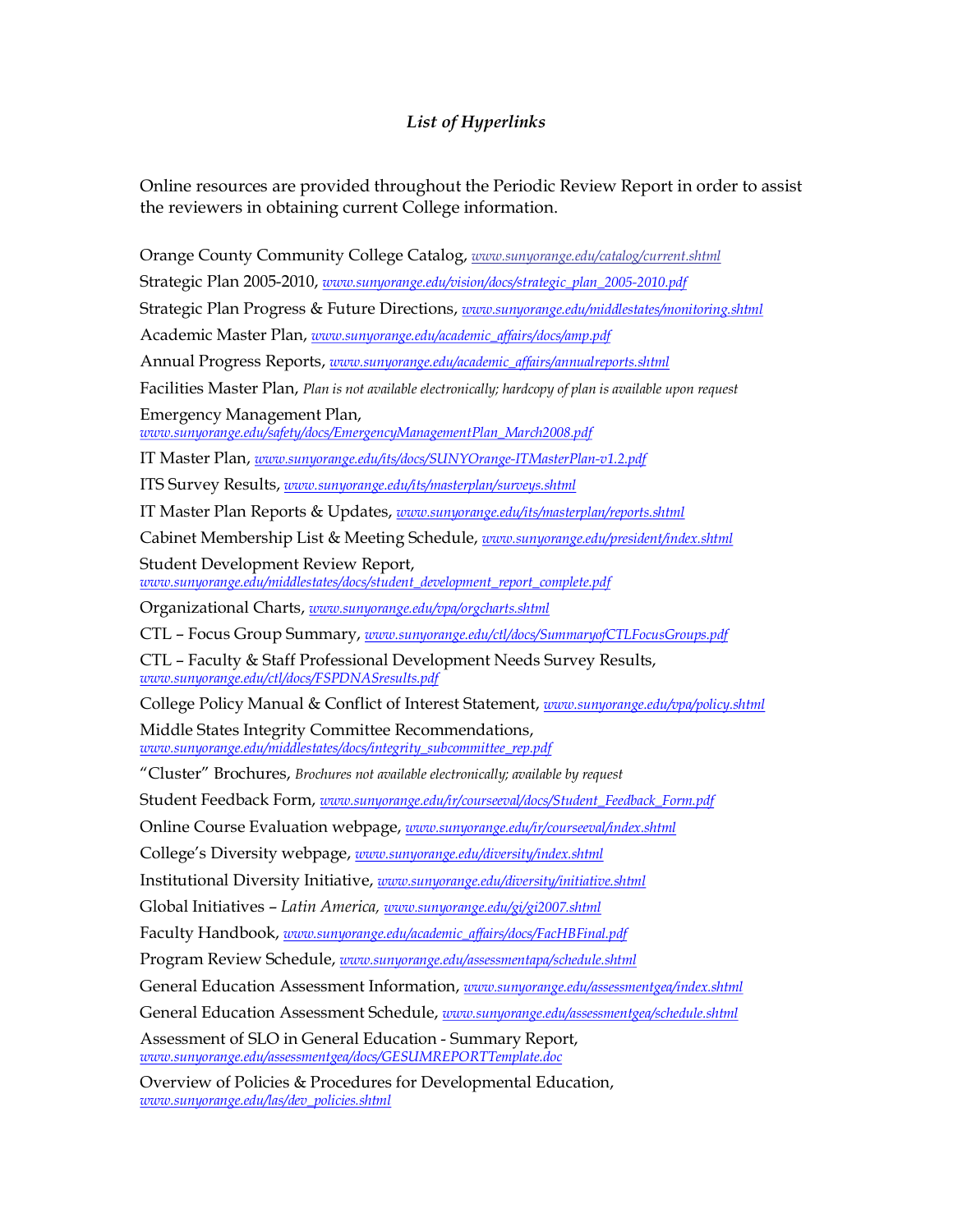Developmental Education Policies & Procedures, *www.sunyorange.edu/las/dev\_policies.shtml* Tuition & Fees, *www.sunyorange.edu/bursar/tuition\_fees.shtml* Global Initiatives 20092010: *Sustaining the Earth, www.sunyorange.edu/gi/gi2009.shtml* Newburgh Campus Construction, *www.sunyorange.edu/newburgh* Audited Financial Statements, *Hardcopies submitted to Middle States Commission on Higher Education* Auditor's Management Letters, *Hardcopies submitted to Middle States Commission on Higher Education* IPEDS Financial Information, *Hardcopies submitted to Middle States Commission on Higher Education* Five Year Financial Plan, *Required Attachments* Five Year Enrollment Projection Plan, *Required Attachments* Census Reports (Fall 2008), *www.sunyorange.edu/ir/reports/banner.shtml* Assessment at SUNY Orange – website, *www.sunyorange.edu/assessment/* SUNY Assessment Initiative, *www.suny.edu/provost/Assessmentinit.cfm* General Education Assessment Plans, *www.sunyorange.edu/assessmentgea/plansresults.shtml* Strengthened Campus Based Assessment, *www.sunyorange.edu/assessmentgea/strengthen.shtml* SUNY Mission Review II, *www.sunyorange.edu/president/docs/Orange\_fully\_executed\_MOU.pdf* PBIE Committee webpage, *www.sunyorange.edu/pbie/index.shtml* PBIE Planning & Budgeting Timeline, *www.sunyorange.edu/pbie/timeline.shtml* PIP System – Public Access, *www.sunyorange.edu/pip/index.php?access=public* Guidelines for Assessment Planning & Reporting, *www.sunyorange.edu/assessmentapa/guidelines.shtml* Tools & Techniques for Program Improvement, *www.sunyorange.edu/assessmentapa/tools.shtml*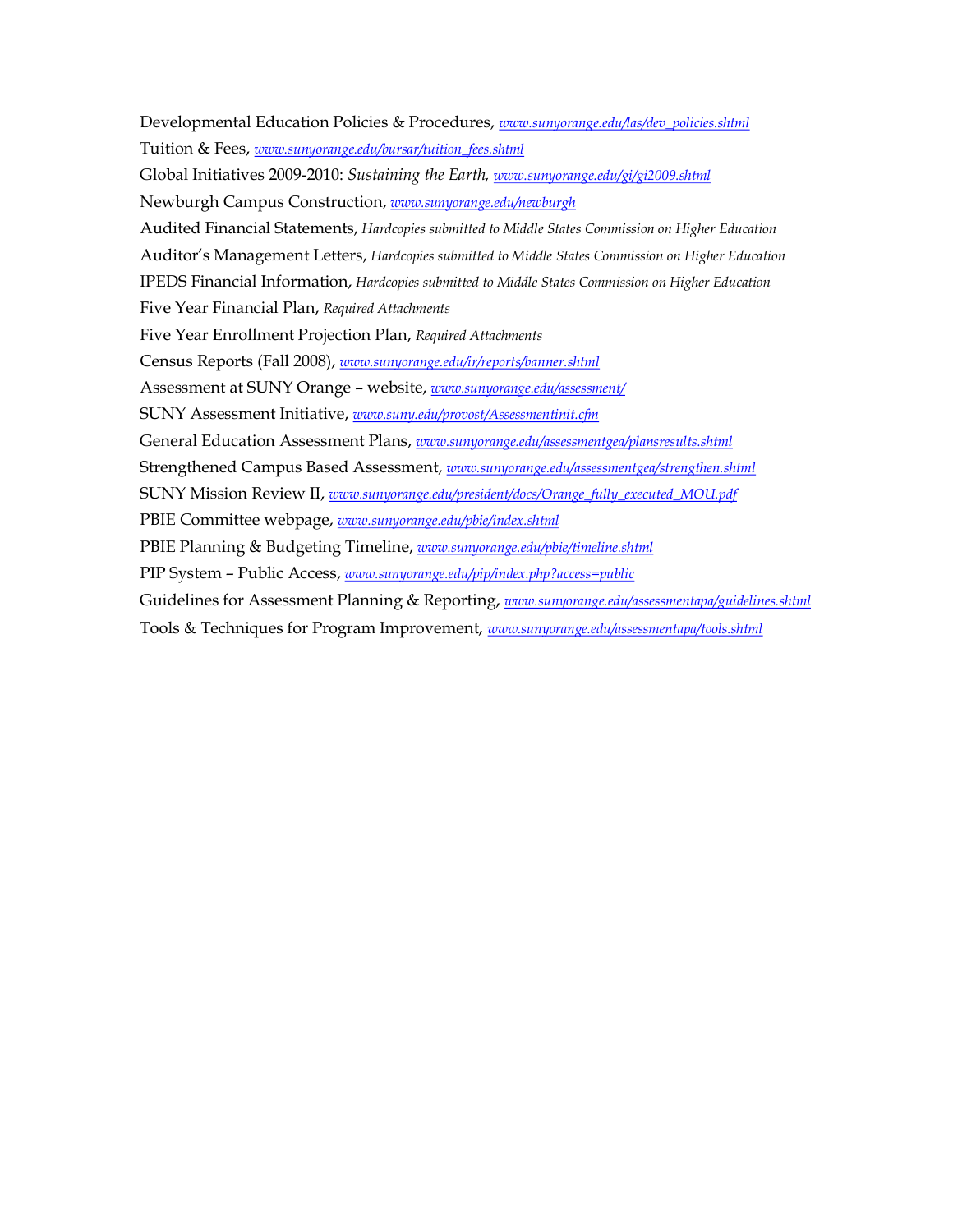*Certification Statement*